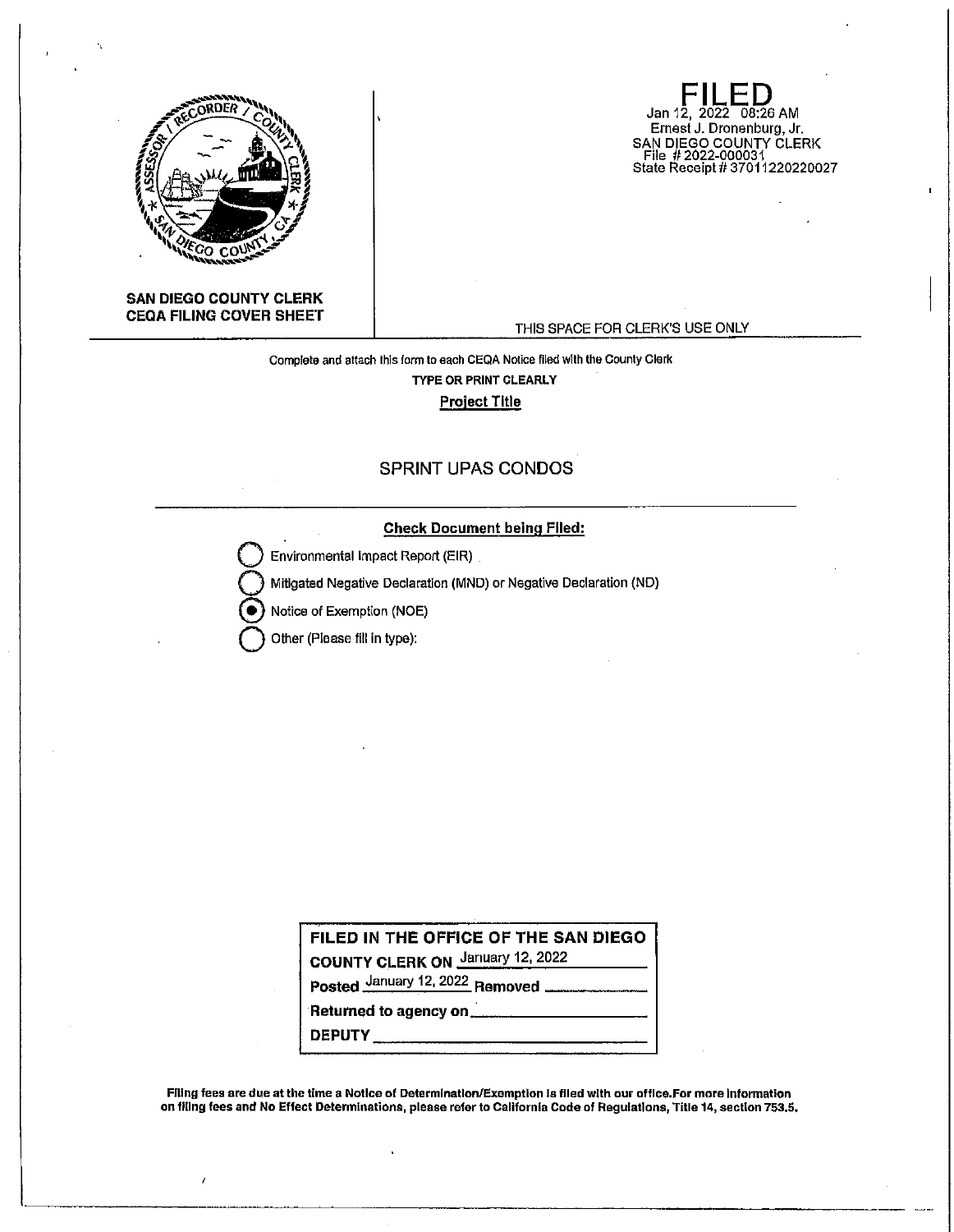|     |                     |                                 | <b>NOTICE OF EXEMPTION</b> |                                   | <b>Attachment 8</b>                    |
|-----|---------------------|---------------------------------|----------------------------|-----------------------------------|----------------------------------------|
|     | (Check one or both) |                                 |                            |                                   |                                        |
| TO: |                     | <b>RECORDER/COUNTY CLERK</b>    |                            | FROM:                             | CITY OF SAN DIEGO                      |
|     |                     | P.O. Box 1750, MS A-33          |                            |                                   | <b>DEVELOPMENT SERVICES DEPARTMENT</b> |
|     |                     | 1600 PACIFIC HWY, ROOM 260      |                            |                                   | 1222 FIRST AVENUE, MS 501              |
|     |                     | <b>5AN DIEGO, CA 92101-2422</b> |                            |                                   | SAN DIEGO, CA 92101                    |
|     |                     | OFFICE OF PLANNING AND RESEARCH |                            |                                   |                                        |
|     |                     | 1400 TENTH STREET, ROOM 121     |                            |                                   |                                        |
|     |                     | SACRAMENTO, CA 95814            |                            |                                   |                                        |
|     | Project No.: 691449 |                                 |                            | Project Title: Sprint Upas Condos |                                        |

PROJECT LOCATION-SPECIFIC: The project is located at 666 Upas Street, San Diego, CA

PROJECT LOCATION-CITY/COUNTY: San Diego/San Diego

DESCRIPTION OF NATURE AND PURPOSE OF THE PRO!ECT: CONDITIONAL USE PERMIT(CUP) and PLANNED DEVELOPMENT PERMIT (PDP) to upgrade an existing Wireless Communication Facility (WCF) by removing 4 existing panel antennas, 8 existing Remote Radio Units (RRUs) and existing 4 Fiberglas Reinforced Plastic (FRP) screen boxes and replacing the WCF with 4 new panel antennas, four 4 new RRUs, and four (4) new screen boxes painted and textured to match the existing building. The project Is located at 666 Upas St. within RM-4-10 zone of the Uptown Community Plan, and City Council District 3. The WCF Is unmanned and technicians would visit the site only as required for routine maintenance and repairs.

NAME OF PERSON OR AGENCY CARRYING OUT PROJECT: Delilah Bruzee, 10590 West Ocean Air Drive STE. 300, San Diego, CA 92130. (858) 799-0575

EXEMPT STATUS: (CHECK ONE)

- ( ) MINISTERIAL (SEC. 21080(b)(1 ); 15268);
- ( ) DECLARED EMERGENCY (SEC. 21080(b)(3); 15269(a));
- ( ) EMERGENCY PROJECT (SEC. 21080(b)( 4); 15269 (b)(C) ..
- (X) CATEGORICAL EXEMPTION: .15302 (Replacement or Reconstruction)
- ( ) STATUTORY EXEMPTION:

REASONS WHY PROJECT IS EXEMPT: The City of San Diego conducted an environmental review which determined that the proposed project is exempt from CEQA pursuant to CEQA Guidelines Section 15302. CEQA Section 15302 allows for the replacement or reconstruction of existing structures and facilities where the new structure will be located on the same site and will have substantially the same purpose and capacity as the structure being replaced. The proposed project Is modifying the existing facility and would replace old equipment with new without expanding the use of the WCF. No environmental impacts were Identified for the proposed project and none of the exceptions described in CEQA Guidelines Section 15300,2 apply.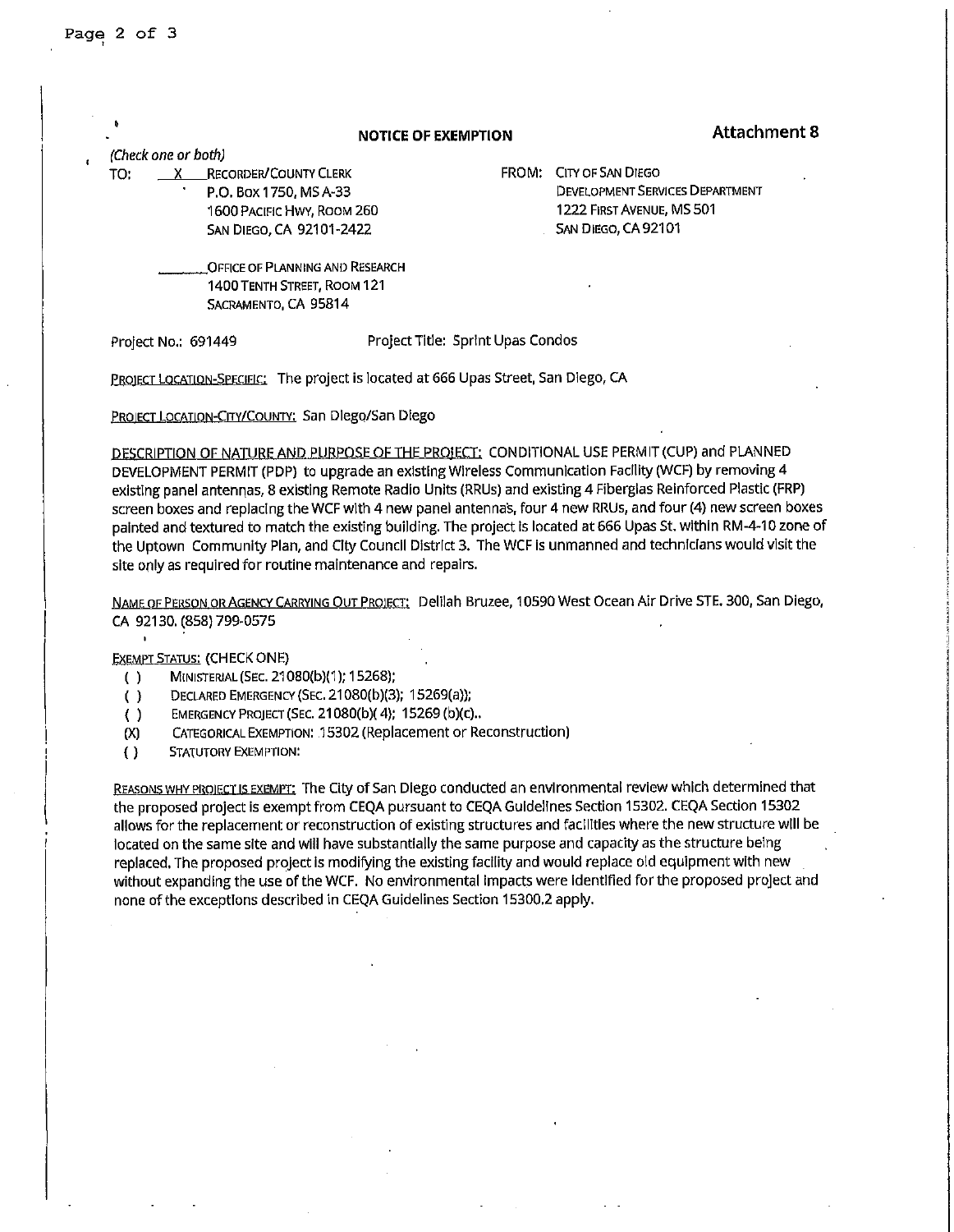Page 3 of 3

## LEAD AGENCY CONTACT PERSON: Jeffrey Szymanski Chamber 1984 Control Control Control TELEPHONE: 619 446-5324

·,

#### **IE FILED BY APPLICANT:**

- 1. ATTACH CERTIFIED DOCUMENT OF EXEMPTION FINDING,
- 2, HAS A NOTICE OF EXEMPTION BEEN FILED BY THE PUBLIC AGENCY APPROVING THE PROJECT?<br>() YES () NO
	- $( )$  No

IT IS HEREBY CERTIFIED THATTHE CITY OF SAN DIEGO HAS DETERMINED THE ABOVE ACTIVITY TO BE EXEMPT FROM CEQA

<u>/Senior planner</u>

11/23/2021 DATE

CHECK ONE: {X) SIGNED BY LEAD AGENCY CLERK OR OPR:

DATE RECEIVED FOR FILING WITH COUNTY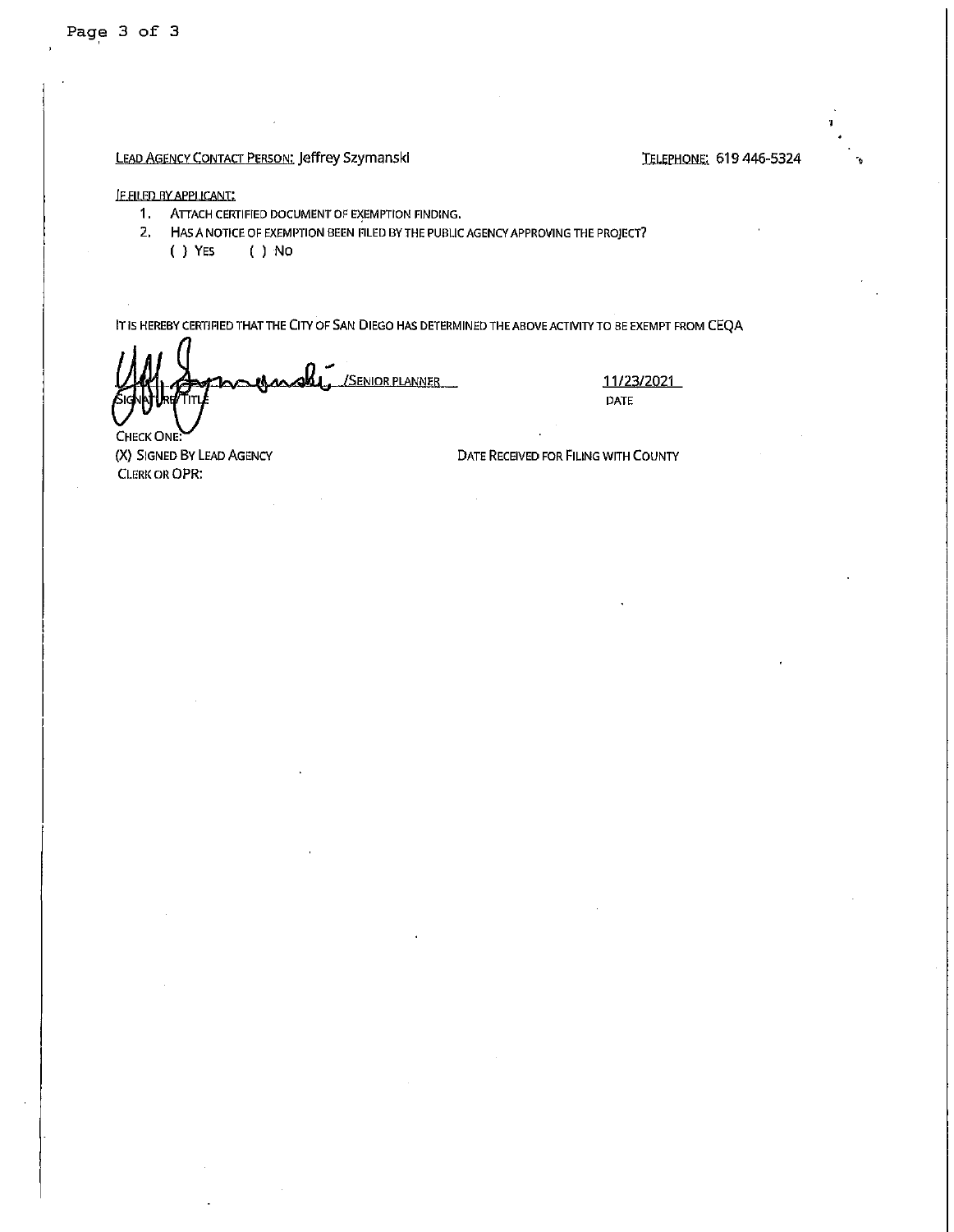|                                                                                                                                                                                                          |                                    | San Diego County                   |                                                         |  |
|----------------------------------------------------------------------------------------------------------------------------------------------------------------------------------------------------------|------------------------------------|------------------------------------|---------------------------------------------------------|--|
|                                                                                                                                                                                                          | Transaction #:<br>Receipt#:        | 6182396<br>2022017744              |                                                         |  |
| Ernest J. Dronenburg, Jr.<br>Assessor/Recorder/County Clerk<br>1600 Pacific Highway Suite 260<br>P. O. Box 121750, San Diego, CA 92112-1750<br>Tel. (619) 237-0502  Fax (619) 557-4155<br>www.sdarcc.com | Cashier Date:<br>Cashier Location: | 01/12/2022<br>-SD                  | 01/12/2022 8:26 am<br><b>Print Date:</b>                |  |
|                                                                                                                                                                                                          |                                    |                                    | <b>Payment Summary</b>                                  |  |
|                                                                                                                                                                                                          |                                    |                                    | \$50.00<br><b>Total Fees:</b>                           |  |
|                                                                                                                                                                                                          |                                    |                                    | \$50.00<br><b>Total Payments</b>                        |  |
|                                                                                                                                                                                                          |                                    |                                    | Balance:<br>\$0.00                                      |  |
|                                                                                                                                                                                                          |                                    |                                    |                                                         |  |
|                                                                                                                                                                                                          |                                    |                                    |                                                         |  |
|                                                                                                                                                                                                          |                                    |                                    |                                                         |  |
| Payment                                                                                                                                                                                                  |                                    |                                    |                                                         |  |
| CHECK PAYMENT #50562                                                                                                                                                                                     |                                    |                                    | \$50.00                                                 |  |
| <b>Total Payments</b>                                                                                                                                                                                    |                                    |                                    | \$50.00                                                 |  |
| Filing                                                                                                                                                                                                   |                                    |                                    |                                                         |  |
| ICEQA - NOE                                                                                                                                                                                              |                                    |                                    | FILE #: 2022-000031 Date: 01/12/2022 8:26AM<br>Pages: 3 |  |
|                                                                                                                                                                                                          |                                    | State Receipt # 37-01/12/2022-0027 |                                                         |  |
| Fish & Wildlife County Administrative Fee<br>Fees:                                                                                                                                                       |                                    |                                    | \$50.00                                                 |  |
| <b>Total Fees Due:</b>                                                                                                                                                                                   |                                    |                                    | \$50.00                                                 |  |
| Grand Total - All Documents:                                                                                                                                                                             |                                    |                                    | \$50.00                                                 |  |

 $\mathcal{L}^{\text{max}}_{\text{max}}$  ,  $\mathcal{L}^{\text{max}}_{\text{max}}$ 

 $\frac{1}{2} \frac{1}{2} \frac{1}{2} \frac{1}{2} \frac{1}{2}$ 

 $\hat{\mathcal{A}}$